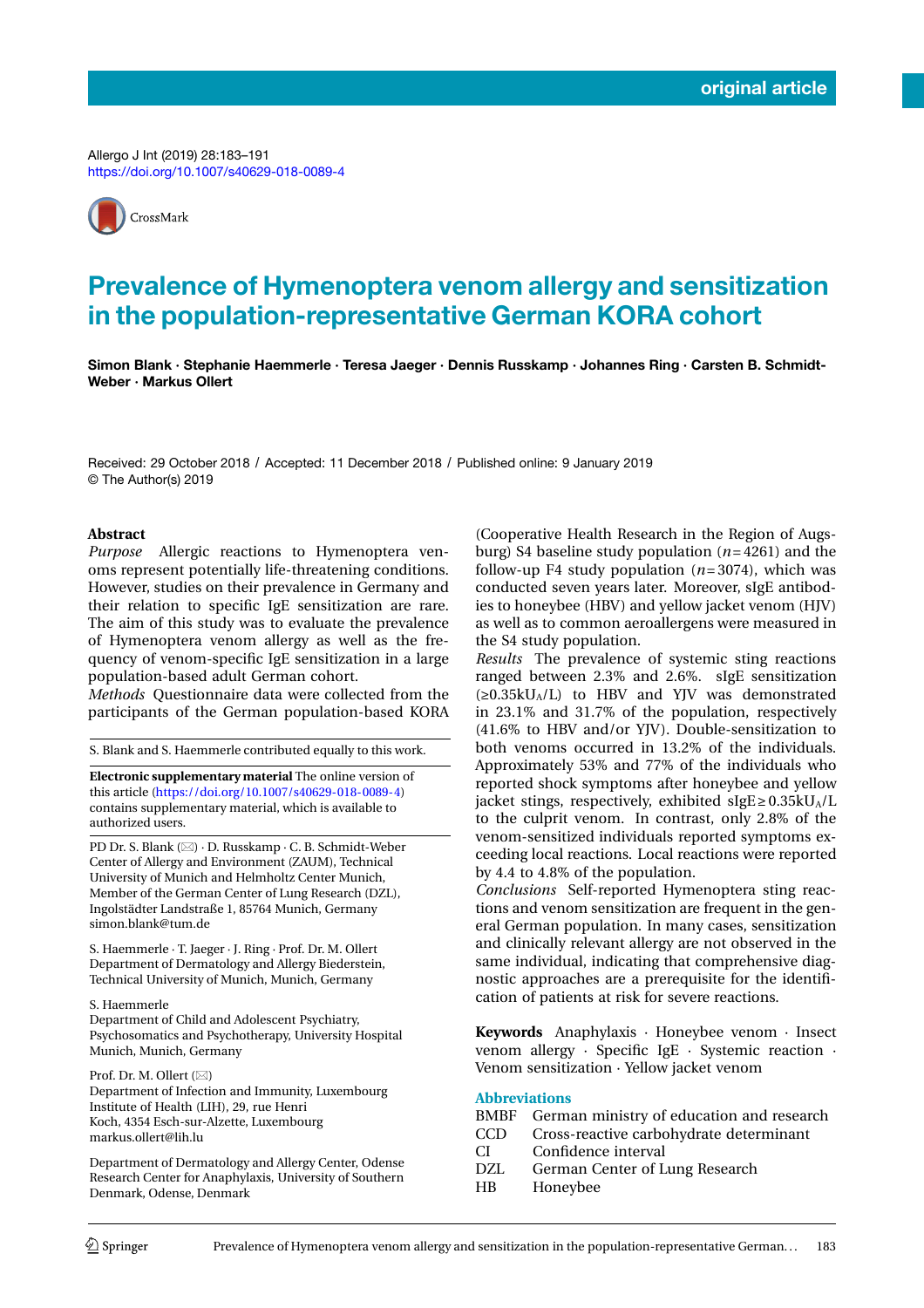| <b>HBV</b>  | Honeybee venom                               |
|-------------|----------------------------------------------|
| KORA        | Cooperative Health Research in the Region of |
|             | Augsburg                                     |
| LIH         | Luxembourg institute of health               |
| <b>LLRs</b> | Large local reactions                        |
| <b>NGFN</b> | German national genome research network      |
| OR.         | Odds ratio                                   |
| <b>RAST</b> | Radioallergosorbent test                     |
| sIgE        | Specific immunoglobulin E                    |
| tIgE        | Total immunoglobulin E                       |
| <b>VIT</b>  | Venom-specific immunotherapy                 |
| YJ          | Yellow jacket                                |
| YIV         | Yellow jacket venom                          |
| <b>ZAUM</b> | Center of allergy and environment            |
|             |                                              |

## **Introduction**

Stings by Hymenoptera species are very common; 56.6–94.5% of the general population have been stung at least once in their lifetime [\[1\]](#page-7-0). The normal reaction to a Hymenoptera sting consists of pain and inflammation (swelling, redness and itching). Large local reactions (LLRs) at the site of the sting, which are characterized by a swelling with a diameter exceeding 10 cm and last for more than 24 h, occur in 2.4 to 26.4% of the general population [\[2\]](#page-7-1). However, in venom-allergic individuals already one sting can induce severe systemic reactions and even fatal anaphylaxis. Systemic reactions can involve cutaneous, respiratory or vascular symptoms or combinations thereof and less commonly might also affect the intestine, uterus and heart [\[2\]](#page-7-1). The prevalence of systemic sting reactions in adults ranges between 0.3 and 7.5% [\[2\]](#page-7-1). The estimated number of annual mortalities ranges from 0.03–0.45 per one million inhabitants [\[1\]](#page-7-0). However, this number could be underestimated as many fatal reactions following insect stings might remain undetected [\[3\]](#page-7-2). It was reported that in adults (>18 years) 48.2% and in children 20.2% of cases of severe anaphylaxis are caused by insect stings [\[4\]](#page-8-0). Of note, as these data are based on the reporting of physicians, many of whom are not familiar with the existence of such databases, this information might be strongly biased.

The diagnosis of systemic Hymenoptera venom allergy is based on a combination of the clinical history of a systemic sting reaction and the proof of sensitization by skin testing and/or the detection of venomspecific IgE antibodies (sIgE) in the serum of the patients [\[5,](#page-8-1) [6\]](#page-8-2). However, the value of a diagnosed sensitization alone is limited as between 9.3 and 28.7% of the population are sensitized to Hymenoptera venoms without previous clinical history of a sting reaction [\[5\]](#page-8-1). For these patients it is likely that the sensitization is of no clinical significance. However, the possibility of a reaction to a future sting cannot be fully excluded. To date, no indications are available on how to effectively manage these cases [\[7\]](#page-8-3).

In Germany the most common elicitors of Hymenoptera venom allergy are honeybees (HB; *Apis mellifera*) and yellow jackets (YJ; *Vespula spp*.). Patients at risk for a severe reaction following a sting of these insects can be effectively managed by venomspecific immunotherapy (VIT) [\[6\]](#page-8-2). VIT is the only disease-modifying and curative treatment of venom allergy which is effective in minimizing the risk for a future severe sting reaction and to increase the patients' quality of life [\[8,](#page-8-4) [9\]](#page-8-5). VIT is reported to be effective in 77–84% of patients treated with honeybee venom and in 91–96% of patients receiving vespid venom [\[6\]](#page-8-2). In Germany, approximately one to three million Hymenoptera venom-allergic individuals might require VIT. However, only 20% of these patients receive the necessary therapy [\[10\]](#page-8-6) despite the fact that insect stings are the most frequent trigger of severe anaphylaxis in adults [\[11\]](#page-8-7). Hence, it is of major importance to identify individuals that are at risk to develop severe reactions.

Large population-based studies that assess the prevalence of Hymenoptera-venom allergy in unselected populations are scarce. In this study we addressed sIgE sensitization to honeybee venom (HBV) and yellow jacket venom (YJV) of the participants of the population-based Cooperative Health Research in the Region of Augsburg (KORA) S4 baseline study (*n*= 4261). Moreover, questionnaire-based analyses of the S4 study population and the follow-up F4 study population  $(n=3074)$  served to assess the prevalence of local and systemic reactions to insect stings.

## **Methods**

#### *Study population*

The KORA study region consists of the city of Augsburg (Germany) and two surrounding districts with about 600,000 inhabitants in 1999 [\[12\]](#page-8-8). The KORA S4 baseline study (conducted between 1999 and 2000) involved 4261 participants recruited from a randomized two-stage cluster sample of 6640 individuals aged between 25 and 74 years with equal-sized distribution of sex and age strata (Fig. S1). The KORA F4 study was a follow-up of the S4 study conducted between 2006 and 2008 and involved 3074 participants. All participants gave their informed written consent and the studies were carried out in accordance with the declaration of Helsinki. The study was approved by the ethics committee of the Bavarian chamber of physicians.

#### *IgE measurement*

The sIgE levels to HBV (i1) YJV (i3) and aeroallergens (inhalant allergen screen SX1: d1, *Dermatophagoides pteronyssinus*; e1, cat dander; e5, dog dander; g6, timothy grass; m2, *Cladosporium herbarum*; t3, birch; w6, mugwort) as well as the total IgE (tIgE) levels were de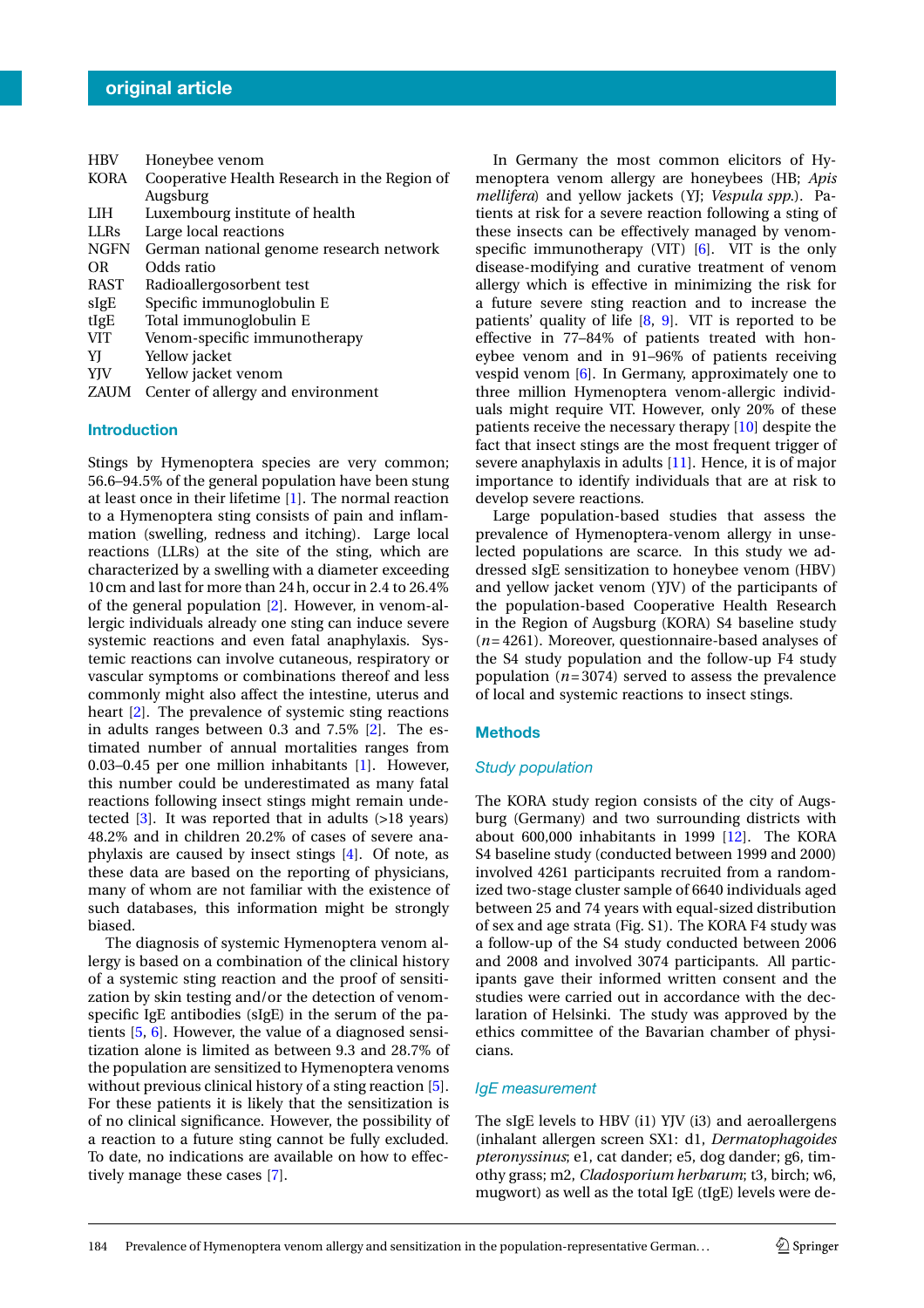termined using the Immulite 2000® platform (Siemens Healthcare Diagnostics, Los Angeles, CA, USA) [\[13\]](#page-8-9).

#### *Questionnaire*

To identify insect venom allergy in the S4 study, the following questions were asked: "are you hypersensitive/allergic to insect stings?" (yes, no), "to which kind of insect?" (honeybee, yellow jacket, mosquito, others/don't know) and "what kind of reaction?" (reaction at the site of the sting, signs of shock, others/don't know). Moreover the participants were asked if they react to a second or third insect and, if so, to which insect and with what kind of reaction. Additionally, a history of atopic eczema, hay fever and asthma was recorded.

In the F4 study, the answers to the question "what kind of reaction?" were expanded to: "strong reaction at the site of the sting", "mild to moderate general reaction", "signs of shock" (severe general reaction) and "others/don't know". Moreover, the F4 study participants' age at which the reaction to a sting occurred for the first time was recorded.

# *Statistical analysis*

All data were analyzed using the GraphPad Prism 6 software (San Diego, CA, USA). Gaussian distribution was tested by D'Agostino & Pearson omnibus normality test. The non-Gaussian distributed results were further analyzed by unpaired Mann–Whitney test. *P*values of  $>0.05$ ,  $\leq 0.05$  and  $\leq 0.0001$  are shown as ns, \* and \*\*\*\*, respectively. Bivariate analysis was done by the chi-square test with Yates' correction. Odds ra-



<span id="page-2-0"></span>**Fig. 1** Prevalence of sIgE sensitization in the KORA S4 baseline study population (*n*= 4261). **a** Prevalence of sIgE sensitization to honeybee venom (HBV), yellow jacket venom (YJV) and aeroallergens (SX1) in the whole study population, males

tios (OR) are given together with the 95% confidence intervals (CI).

#### **Results**

#### *Total IgE levels in the S4 study population*

The tIgE levels ranged between 1 and 15,356 kU/L (median 36.1) and were significantly higher in males (median 47.85) than in females (median 28.45; Fig. S2). Levels above 100 kU/L were found in 1023 subjects (616 male, 407 female).

# *Specific IgE antibody levels in the S4 study population*

Using the cut-off of 0.35 kU $_A/L$ , sIgE antibodies to HBV were present in 23.1% (cut-off 0.1 kU $_A/L$ : 34.1%) and to YJV in 31.7% (44.8%) of the subjects (Fig. [1a](#page-2-0)). In all, 27% (36.6%) of the individuals were sensitized to aeroallergens (SX1). The sensitization rates (especially to HBV) were higher in males than in females (Fig. [1a](#page-2-0)) and 13.2% (23.8%) of the population were doublesensitized to HBV and YJV (Fig. [1b](#page-2-0)). The co-sensitization rates to aeroallergens and HBV or YJV were 10.3% (17.9%) and 11.7% (20.6%), respectively. Taken together, 41.6% (55.3%) of the studied subjects were sensitized to HBV and/or YJV.

Most of the positive test results with HBV and YJV were of class  $0/1$  (>0.1 to <0.35 kU<sub>A</sub>/L) and 2  $(\geq 0.71$  to 3.5 kU<sub>A</sub>/L) and only few of class 4 to 6  $(\geq 17.51$  to  $> 100$  kU<sub>A</sub>/L; Fig. [1c](#page-2-0)). This distribution was the same for males and females (Fig. S3). For aeroal-



and females. Shown are the thresholds of 0.1 and 0.35 kUA/L. **b** Prevalence of double sIgE sensitization to HBV and YJV (HBV/YJV), HBV and aeroallergens (HBV/SX1) and YJV and aeroallergens (YJV/SX1)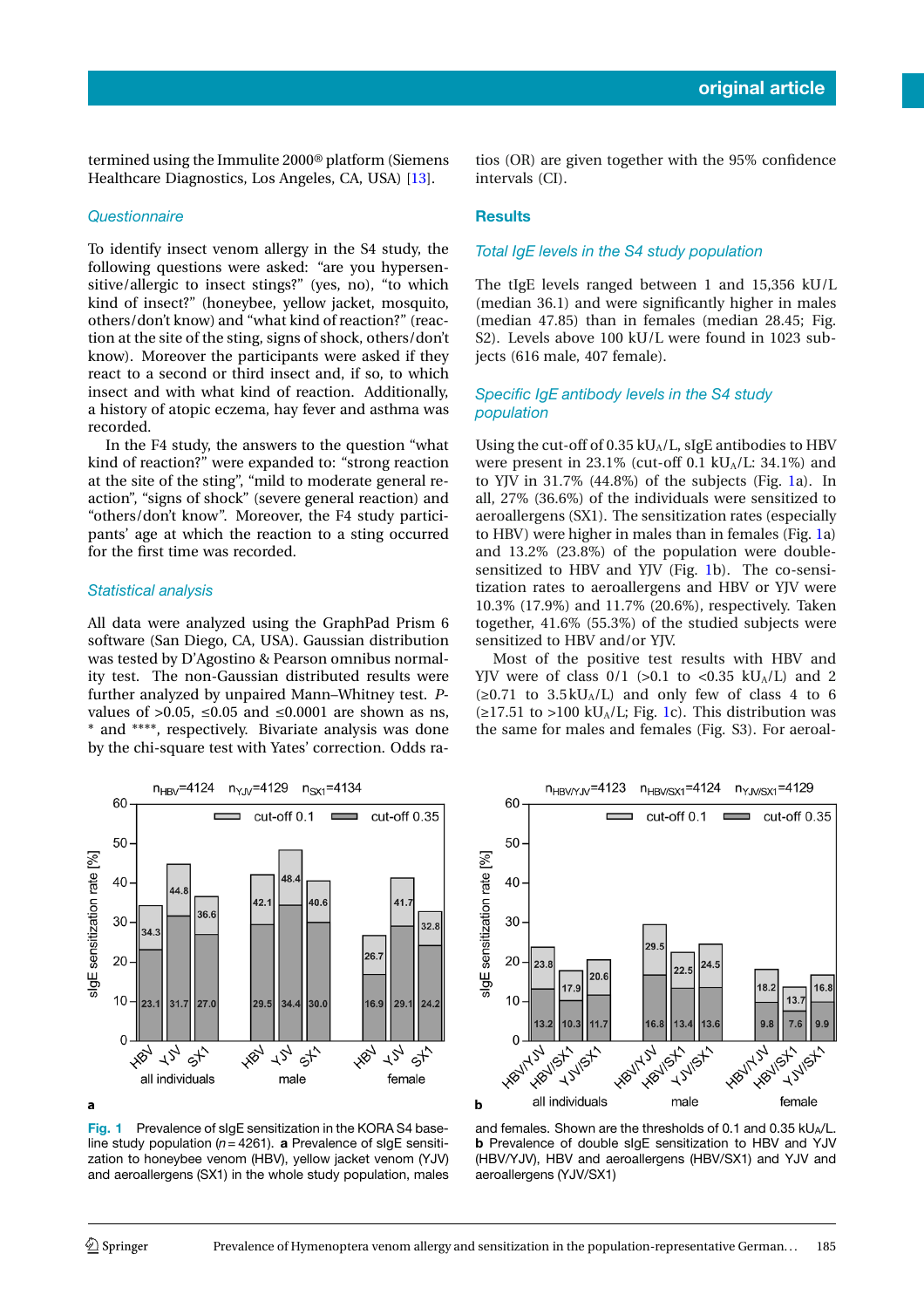**Fig. 1** Prevalence of sIgE sensitization in the KORA S4 baseline study population (*n*= 4261). **c** Distribution of the sIgE reactivity to the different arbitrary sIgE classes used in a clinical context  $(0: \le 0.1$ <br> $kU_A/L$ ,  $0/1: >0.1$ -<0.35  $kU_A/L$ , 0/1:  $kU_A/L$ , 1: ≥0.35-0.7  $kU_A/L$ , 2: ≥0.71–3.5 kUA/L, 3: ≥3.51–17.5 kUA/L, 4: ≥17.51–50 kUA/L, 5: ≥50.1–100 kUA/L, 6: >100 kUA/L). All percentages are rounded to one decimal place. **d** Percentage of sIgE directed against either YJV (i3) or HBV (i1) in relation to the tIgE level in YJV- (left) and HBV- (right) sensitized (>0.1 kUA/L) individuals with no, local and shock/other symptoms to the respective venoms. Shown is the mean with standard deviation.  $p = \leq 0.05$ ; \*\*\*\*  $p = \leq 0.0001$ ; *ns* not signifcant



lergens the most common classes were 0/1 (>0.1 to <0.35 kU<sub>A</sub>/L) and 3 (≥3.51 to 17.5 kU<sub>A</sub>/L).

Interestingly, in the YJV-sensitized  $(>0.1 \text{ kU}_A/L)$ population, the percentage of sIgE in relation to the tIgE level was significantly lower in individuals without any reaction following a YJ sting compared to those reporting local or shock/other reactions (Fig. [1d](#page-2-0), left). These differences were less pronounced in the HBV-sensitized population and only significant between individuals without any reaction and those reporting shock/other reactions following a HB sting (Fig. [1d](#page-2-0), right).

# *Correlation of different parameters with the presence of venom-specific IgE antibodies*

The presence of venom sIgE (>0.1 kU/L) was positively correlated with male sex, whereby sIgE to HBV showed a higher odds ratio (OR =  $1.99$ , CI 1.74–2.27) compared to YJV sIgE  $(OR = 1.33, CI \ 1.18 - 1.50; Fig. 2)$  $(OR = 1.33, CI \ 1.18 - 1.50; Fig. 2)$ . Elevated tIgE levels (>100 kU/L) were found to be strongly associated with sIgE to HBV  $(OR = 3.02, CI 2.61 - 3.49)$ and YJV ( $OR = 2.81$ ,  $CI$  2.43–3.24). Additionally, sIgE to aeroallergens (SX1) was correlated to sIgE to HBV  $(OR = 2.72, CI \, 2.38 - 3.11)$  as well as to YJV  $(OR = 2.07, CI$ 1.82–2.36). The presence of sIgE to HBV and YJV was not related to a positive history of asthma or atopic eczema. In contrast, a history of hay fewer was correlated with the presence of sIgE to HBV ( $OR = 1.264$  CI 1.08–1.48), but not to YJV (OR = 1.03 CI 0.89–1.21).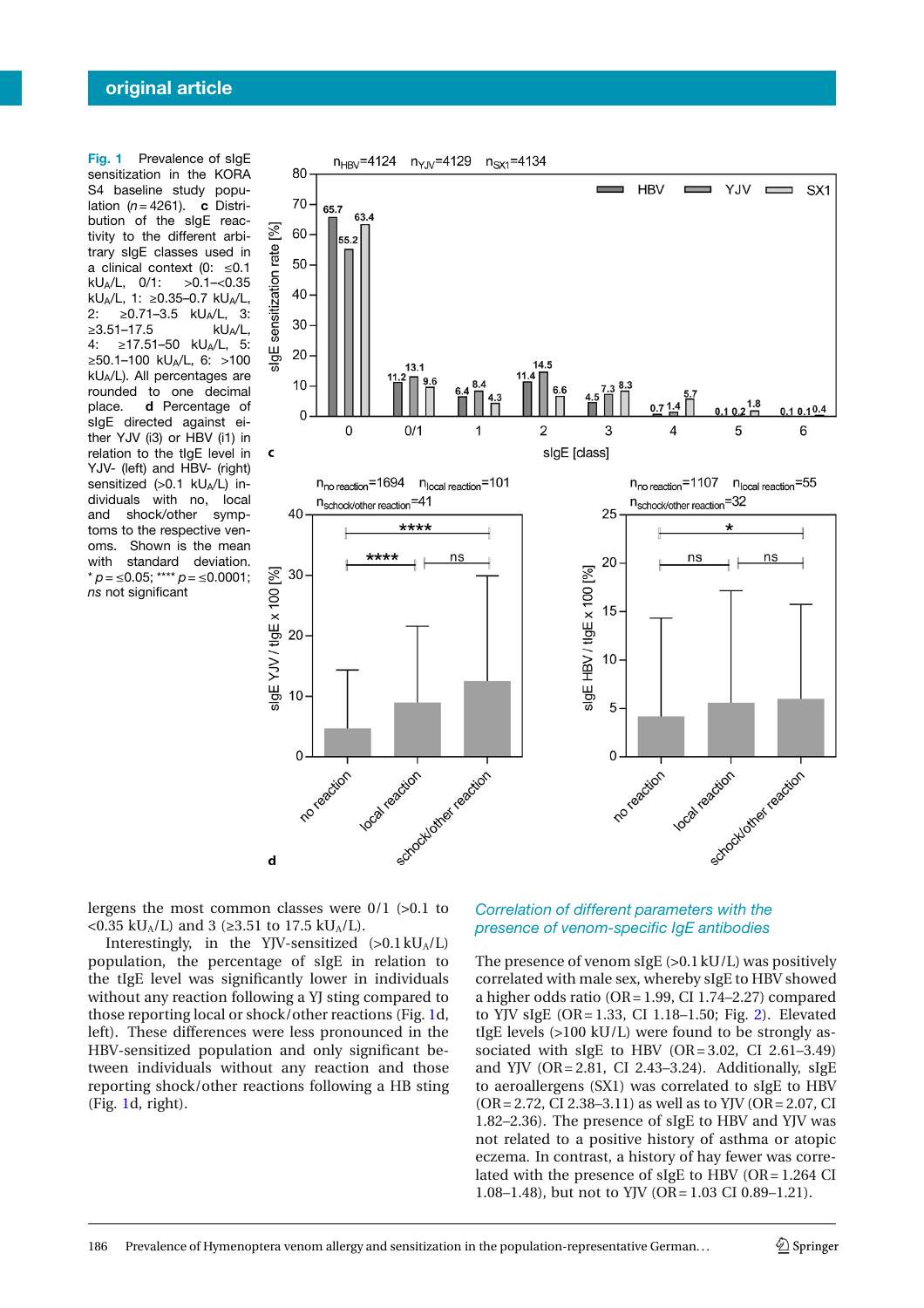

<span id="page-4-0"></span>**Fig. 2** Correlation of various parameters with the presence of honeybee venom (HBV)- and yellow jacket venom (YJV) specific IgE. Considered positive were all sIgE levels above 0.1 kU<sub>A</sub>/L. Shown are the odds ratios together with the  $95\%$ confidence intervals. *P*-values of  $>0.05$ ,  $\leq 0.05$ ,  $\leq 0.01$ ,  $\leq 0.001$ and ≤0.0001 are shown as ns, \*, \*\*, \*\*\*, and, \*\*\*\*, respectively. *ns* not signifcant

# *Prevalence of hypersensitivity reactions to hymenoptera venom in the S4 study population*

In the S4 survey, covering 4261 subjects, 6.9% (*n*= 287) reported to be hypersensitive/allergic to HBV and/or YJV (Fig. [3a](#page-5-0)). Reactions to either HBV or YJV were reported by 4.0% (*n*= 165) and 4.6% (*n*= 192) of the participants, respectively. Participants who showed reactions to mosquito bites or to another/unknown insect (Fig. [3a](#page-5-0)) were excluded from the further analyses.

Unfortunately, the S4 survey questionnaire was vaguer with regard to the symptoms following the sting compared to the F4 questionnaire. Patients had the possibility to answer with "reaction at the site of the sting" (local), "signs of shock" (shock) and "others/don't know" (other; Fig. [3b](#page-5-0)). In the S4 study, local, shock and other symptoms were reported by 4.8% (*n*= 197), 1.5% (*n*= 60) and 0.8% (*n*= 34) of the subjects, respectively. Local reactions were more common in females (6.4%; *n*= 135) than in males (3.1%;  $n=62$ ). Moreover, 1.0%  $(n=21)$  of males and 1.9% (*n*= 39) of females suffered from shock symptoms after a HB and/or YJ sting. The distribution of shock symptoms to the particular insects was comparable. 0.8% (*n*= 34) and 0.9% (*n*= 36) of the participants stated HBs and YJs as culprit species, respectively (Fig. [3b](#page-5-0)).

Interestingly, only 1.8% and 2.8% of the HBV-sensitized (>0.35 kU/L) subjects stated to have had a shock and shock or other reactions following a sting, respectively. Out of the YJV sIgE-sensitized patients 1.6% and 2.8% reported shock and shock or other symptoms, respectively. Intriguingly, 30.3% and 18.8% of the participants who stated shock symptoms following a HB sting had sIgE to HBV of class  $0 \le 0.1 \text{ kU}_{A}/L$  and class 0/1 ( $>0.1$ – $<$ 0.35 kU<sub>A</sub>/L), respectively (Fig. [3c](#page-5-0)). Of the patient population reporting shock symptoms after YJ

stings, 28.1% and 6.3% showed sIgE to YJV of class 0 and class 0/1, respectively.

# *Prevalence of hypersensitivity reactions to hymenoptera venom in the F4 study population*

In the follow-up F4 study (*n*= 3074) 6.8% (*n*= 210), 3.5% (*n*= 110) and 5.0% (*n*= 153) of the subjects stated to be hyperreactive/allergic to HBV and/or YJV, HBV and YJV, respectively (Fig. [4a](#page-6-0)).

In the F4 survey, the answering options with regard to symptoms were more suitable to assess the prevalence of systemic reactions to Hymenoptera venoms since the participants had the possibility to answer "strong reaction at the site of the sting" (local), "mild to moderate general reaction" (general), "signs of shock" (shock) and "others/don't know" (other; Fig. [4b](#page-6-0)). The frequency of strong local reactions was very comparable to that of local reactions in the S4 study and was 4.4% (*n*= 134), 2.7% (*n*= 40) and 5.9% (*n*= 94) for all, male and female subjects, respectively. Mild to moderate general reactions were reported by 1.4%  $(n=44)$  of the participants, signs of shock by  $1.0\%$  ( $n=30$ ) and other symptoms by  $0.2\%$  $(n=6)$ . The frequency of general and shock symptoms was 1.6% (*n*= 25) and 1.1% (*n*= 17) in females and 1.3% (*n*= 19) and 0.9% (*n*= 13) in males. General and shock reactions to HBV occurred both in 0.5% (*n*= 7/8) of males and in 0.8% (*n*= 12) and 0.4% (*n*= 6) of females, respectively. The prevalence of general and shock symptoms to YJV in males and females was 1.1% (*n*= 16) and 0.4% (*n*= 6) and 1.1% (*n*= 16) and 0.8%  $(n=13)$ , respectively (Fig. [4b](#page-6-0)). The prevalence of systemic reactions (mild to moderate general reactions and shock symptoms) to Hymenoptera (HB and/or YJ) stings was 2.4% (*n*= 73) in the F4 study population (2.1% in males and 2.6% in females).

Systemic reactions occurred most frequently for the first time at the age range of 40 to 49 years (22.8%) followed by the age range of 50 to 59 years (20.3%). In the 10-year age ranges between 0 and 39 years the frequencies steadily increased (Fig. [4c](#page-6-0)).

# **Discussion**

Studies assessing the prevalence of Hymenoptera venom allergy in the general adult population are relatively rare. Those studies that were performed in different European countries between 1992 and 2016 demonstrated a prevalence of self-reported systemic sting reactions ranging from 0.9 to 8.9% [\[14](#page-8-10)[–19\]](#page-8-11). The observed divergent results regarding the prevalence might mirror differences in exposure depending on climate and activities [\[17\]](#page-8-12), in the size of the study population or in the methodology using telephone interviews or different questionnaires. Many other studies were performed on selected patient populations such as factory workers or conscripts [\[20,](#page-8-13) [21\]](#page-8-14). However, in most of these studies the obtained preva-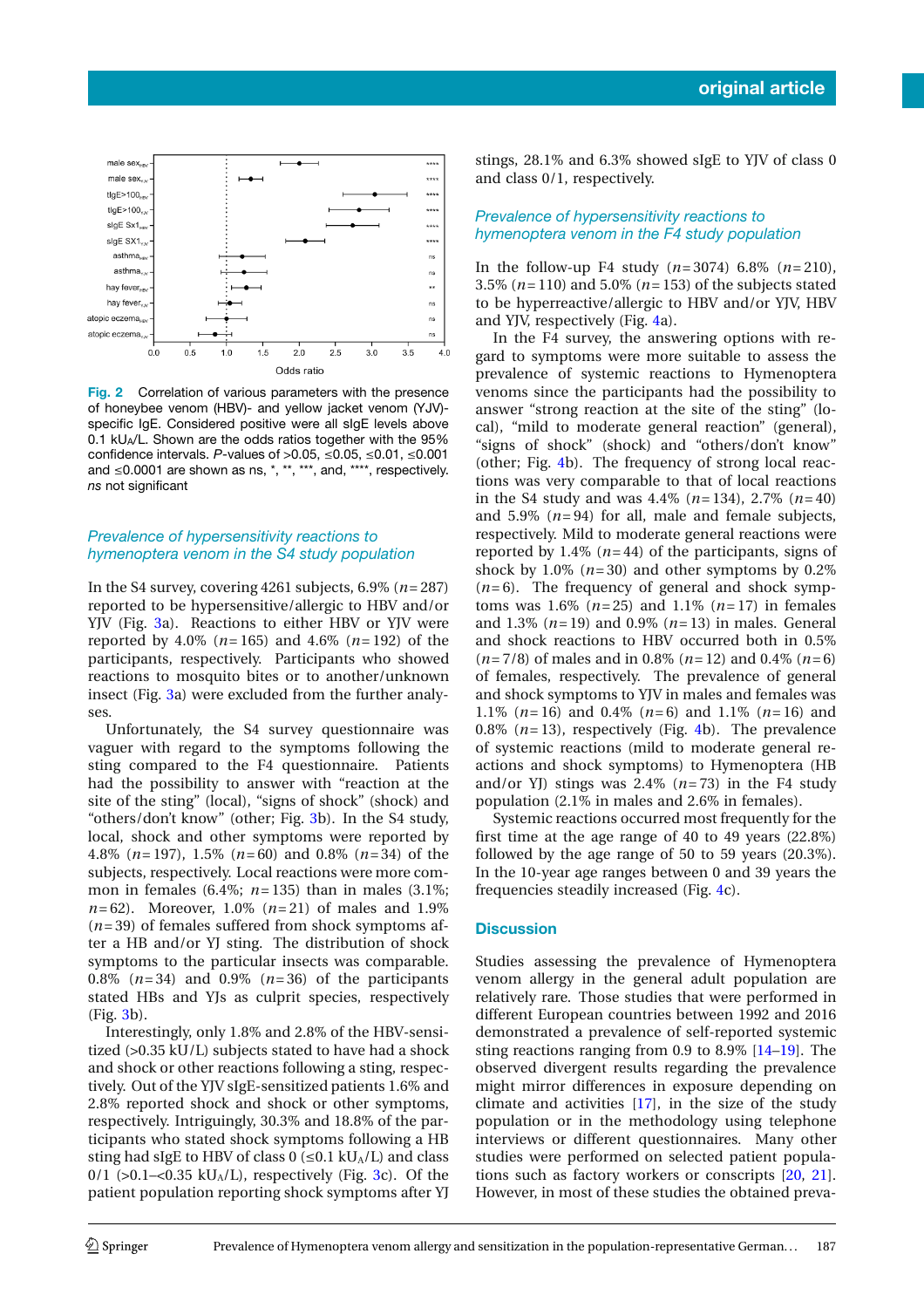# **original article**



<span id="page-5-0"></span>**Fig. 3** Prevalence of symptoms to Hymenoptera stings in the KORA S4 baseline study population (*n*= 4138) and its relation to the level of sIgE. **a** Questionnaire-based prevalence of hyperreactivity and/or allergy to honeybee (HB) and yellow jacket (YJ) stings, mosquito bites and to other or unknown species. Reactions to mosquito bites and other/unknown species were excluded from the following analyses. **b** Prevalence of reac-

tions at the site of the sting (local), signs of shock (shock) and other/unknown reactions (other) following a Hymenoptera sting. **c** Frequency of individuals with local reactions and signs of shock to HB and YJ stings in relation to their levels of sIgE to the culprit venom. All percentages are rounded to one decimal place

lence is in a comparable range to the general population. In the past, one study assessed the prevalence of insect venom allergy in the German adult population (German Health Interview and Examination Survey for Adults; *n*= 8152) by addressing reported medical diagnoses of insect venom allergy [\[22\]](#page-8-15). Here, a lifetime prevalence of 2.8% (3.6% for females and 2.0% for males) was identified for insect venom allergies. To our knowledge, only one study addressed the prevalence of Hymenoptera venom allergy in relation to venom sensitization in Germany so far [\[23\]](#page-8-16). This study covered 232 adults and 45 children from a rural area population out of whom approximately 3.9% of the adults reported a history of a systemic sting reaction. Sensitization to HBV or YJV was present in 24.1% of the adults (16.5% only to HBV, 2.2% only to YJV, 5.4% to both venoms).

In order to address the prevalence of Hymenoptera venom allergy in relation to venom sensitization in a larger German adult cohort, we performed questionnaire-based analyses of the population-based Cooperative Health Research in the Region of Augsburg (KORA) S4 baseline study population (*n*= 4261) as well as of the follow-up F4 study population (*n*= 3074). The questionnaire of the F4 study was clearly more suitable to assess the prevalence of systemic reactions as the participants had the possibility to discriminate between "strong reactions at the site of the sting", "mild to moderate general reactions", "signs of shock" and "other reactions/don't know". Taking mild to moderate and shock reactions to HBV and/or YJV together, covering systemic reactions, their prevalence is 2.4% (2.1% in males and 2.6% in females) whereby reactions to YJV (1.6%) are slightly more common than to HBV (1.1%). Strong reactions at the site of sting were reported by 4.4% of the participants which is a very assimilable range compared to the prevalence of large local reactions of 4.6% found in an Austrian study [\[15\]](#page-8-17).

In the S4 study the participants only had the possibility to discriminate between "reaction at the site of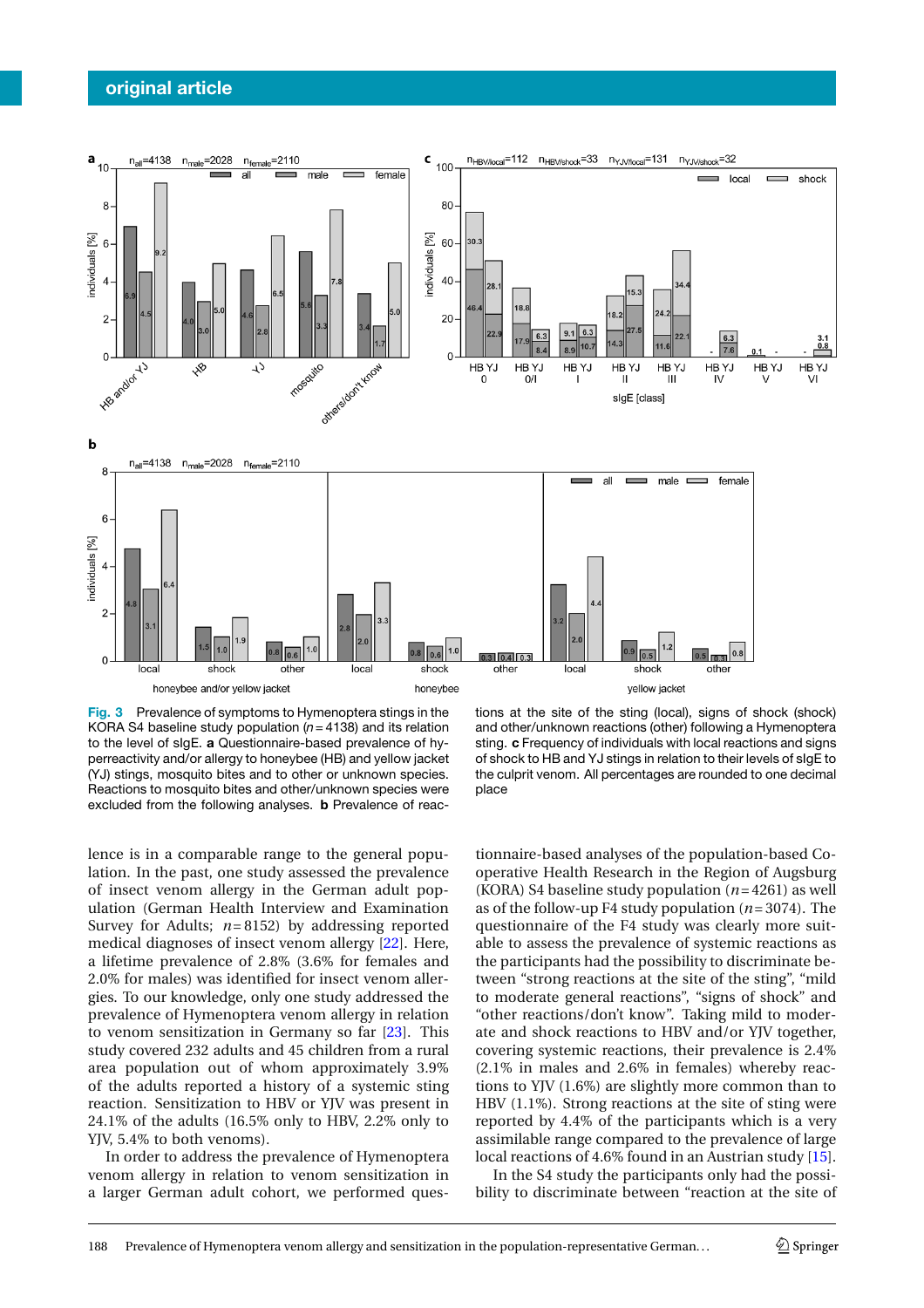

<span id="page-6-0"></span>**Fig. 4** Prevalence of symptoms to Hymenoptera stings in the KORA F4 follow-up study population (*n*= 3074). **a** Questionnaire-based prevalence of hyperreactivity and/or allergy to honeybee (HB) and yellow jacket (YJ) stings, mosquito bites and to other or unknown species. Reactions to mosquito bites and other/unknown species were excluded from the following analyses. **b** Prevalence of strong reactions

at the site of the sting (local), mild to moderate general reactions (general), signs of shock (shock) and other or unknown reactions (other). **c** Proportion of subjects with general or shock reactions in relation to the age range in which the symptoms occurred for the first time. All percentages are rounded to one decimal place

the sting", "signs of shock" and "other reactions/don't know". This selection surely is less suitable to estimate the prevalence of systemic reactions as many participants suffering from mild to moderate systemic reactions most likely would have answered with "other reaction/don't know". This is also reflected by the fact that the percentage of participants giving this answer was much higher in the S4 than in the F4 study. However, estimating that many of the mild to moderate systemic reactions are represented in this group, the prevalence of systemic reactions in the S4 study is in a very comparable range to the F4 study. Local reactions were reported by 4.8% of the participants of the S4 study.

Taken together, the prevalence of self-reported systemic reactions to HBV and/or YJV in the German KORA cohort ranges between 2.3% (S4 study; shock and other reactions) and 2.6% (F4 study; mild to moderate, shock and other reactions). Reactions to YJV are slightly more common compared to HBV.

Applying the threshold level of  $0.35 \text{ kU}_A/L$ , as done in most other studies, 23.1% and 31.7% of the S4 study population were sensitized to HBV and YJV, respectively; 41.6% were sensitized to HBV and/or YJV and 13.2% to both venoms. Although sIgE to cross-reactive carbohydrate determinants (CCDs) could not be measured in this study, their contribution to the obtained venom sensitization rate seems to be negligible as indicated by the low prevalence of double-positive test results to HBV and YJV (as well as to venoms and aeroallergens). Other studies reported a prevalence of sensitization to Hymenoptera venoms (indicated by positive skin test and/or the detection of sIgE) in the range between 9.3% and 28.7% in adults [\[2\]](#page-7-1). A recent Danish study reported a prevalence of sIgE to HBV and YJV of 3.3% and 13%, respectively [\[17\]](#page-8-12). Of note, in addition to a varying degree of exposure in different areas, differences in sensitization rates might also result from the use of different assay platforms for sIgE detection. In this study, the Immulite 2000® plat-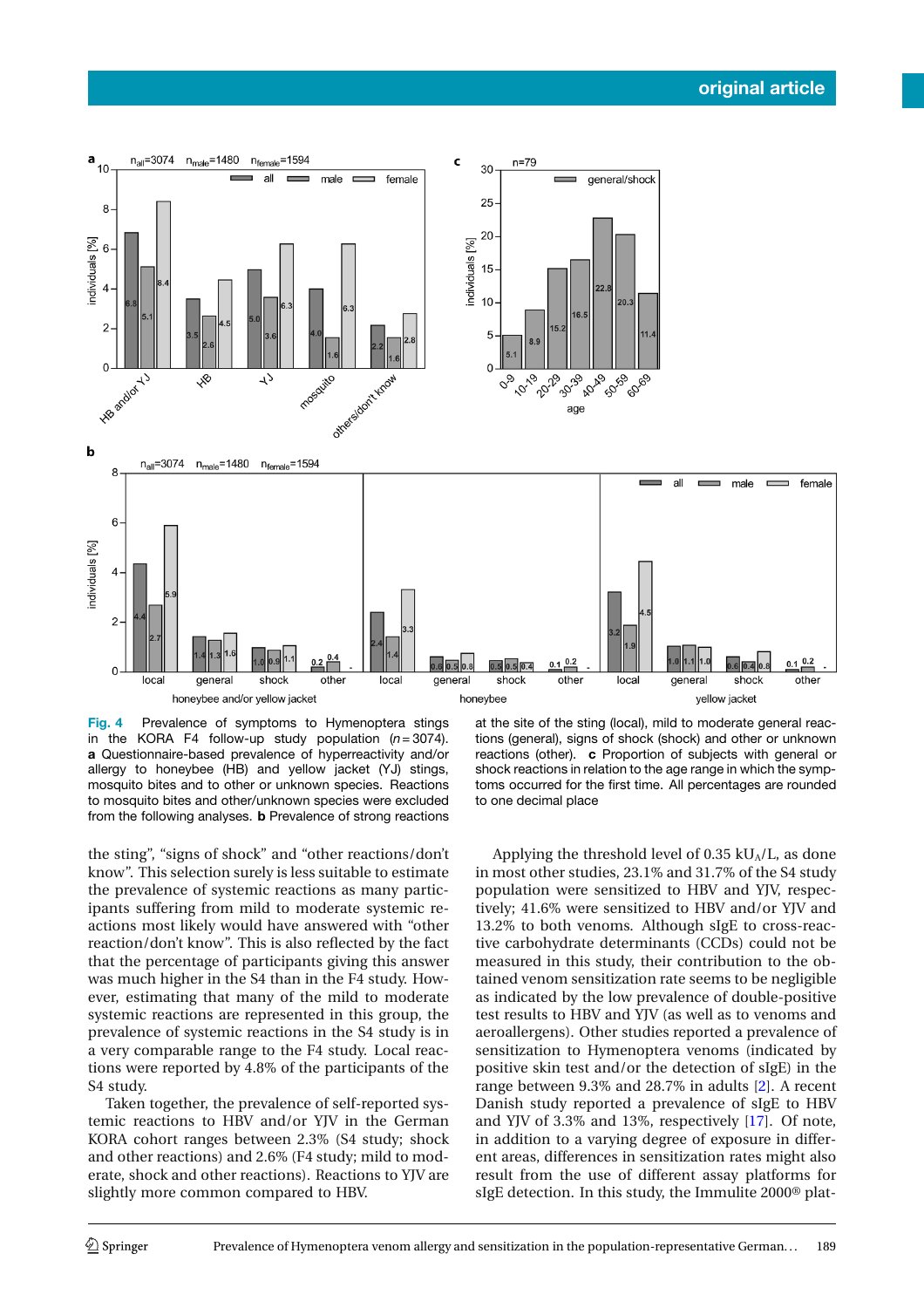form was used which reportedly leads to higher sIgE values compared to the ImmunoCAP® system, due to the different calibration approach that is used [\[24](#page-8-18)[–28\]](#page-8-19). Another study that was conducted in Germany found a sensitization rate to Hymenoptera venoms of 27.1% [\[23\]](#page-8-16). In this study, the sensitization to HBV (24.8%) was much more common than to YJV (8.5%). However, this fact might be explained by the rural origin of the patient population on the one hand and by the lower sensitivity of the RAST (radioallergosorbent test) that was used in this study for sIgE detection to YJV on the other hand [\[23\]](#page-8-16).

In general, atopy is not regarded as risk factor for venom allergy [\[23,](#page-8-16) [29,](#page-8-20) [30\]](#page-8-21). Here, we found no association between asthma or atopic eczema with the presence of venom sIgE and only a weak association between hay fever and sIgE to HBV ( $OR = 1.264$ ) but not to YJV. In contrast, as shown previously by others [\[23\]](#page-8-16), the association between the presence of venom sIgE and sIgE to common aeroallergens as well as to the level of total IgE could be clearly demonstrated. Moreover, male sex represented a stronger risk factor for the presence of sIgE to HBV compared to YJV. This might be explained by the fact that more males are working in professions associated with outdoor work such as foresters or gardeners and, hence, with a higher degree of exposure to HB stings.

Intriguingly, only 2.8% of the HBV- and YJV-sensitized patients reported shock or other reactions following a sting. In the study mentioned before, 7.1% of the positively tested patients stated a history of a systemic sting reaction [\[23\]](#page-8-16). However, it is not known if a certain fraction of the sensitized individuals would react to a future sting. Nevertheless, these results underline that venom sIgE-testing should not be a part of general health screenings [\[17\]](#page-8-12). Although venom-sensitized individuals suffering from systemic reactions exhibit a significantly higher percentage of venom sIgE in relation to their tIgE level, this parameter is likely not suitable to discriminate between sensitized individuals and those with clinically relevant allergy due to high variability within the population.

Of note, 30.3% and 18.8% of the participants who had shock symptoms following a HB sting had sIgE to HBV of class 0 ( $\leq 0.1$  kU<sub>A</sub>/L) and class 0/1 ( $> 0.1$ – $< 0.35$  $kU_A/L$ ), respectively. Of the patient population reporting shock symptoms after YJ stings, 28.1% and 6.3% showed sIgE to YJV of class 0 and class 0/1, respectively. This is in concordance with a former study reporting that only 38% of individuals with abnormal sting symptoms to any insect had sIgE  $\geq 0.35$  kU<sub>A</sub>/L to HBV and/or YJV [\[17\]](#page-8-12) and again illustrates the importance of a comprehensive approach for accurate diagnostics of Hymenoptera venom allergy including clinical history, sIgE measurement, skin tests and cellular tests. Moreover, future studies are needed to address the impact of the recently available componentresolved diagnostics [\[7,](#page-8-3) [31,](#page-8-22) [32\]](#page-8-23) on this diagnostic gap on a population level.

In conclusion, the frequency of sensitization to Hymenoptera venoms in the general German population is high. However, a considerable gap exists between the presence of sIgE and a clinical history of venom allergy on the one hand and between systemic reactions and detectable sIgE on the other hand.

**Acknowledgements** We are extremely grateful to all the individuals and families who took part in this study, the professionals who helped in recruiting them, and the KORA team, which includes interviewers, computer and laboratory technicians, research scientists, volunteers, managers, receptionists and nurses. Moreover, we gratefully acknowledge the KORA study group for providing us with all the sera and information of the surveys. We also gratefully acknowledge the technical contributions by Birgit Halter and Johanna Grosch.

**Funding** The study was partially funded by grant 01GC0104 from the German Ministry of Education and Research (BMBF; to MO) and by grant UW-S15T03 from the German National Genome Research Network (NGFN) of the BMBF (to MO and JR). The IgE assays for the Immulite 2000® platform were kindly provided through an unrestricted grant by Siemens Healthcare Diagnostics.

**Conflict of interest** S. Blank reports non-financial support from ALK-Abelló, grants, personal fees and non-financial support from Bencard Allergie GmbH, personal fees from Teomed AG, personal fees from Thermo Fisher Scientific, grants from Allergy Therapeutics, outside the submitted work. In addition, S. Blank has a patent "Cloning of honey bee allergen C" licensed to Thermo Fisher Scientific. C.B. Schmidt-Weber reports grants and personal fees from Bencard, grants from Leti Pharma, grants and personal fees from Allergopharma, grants and personal fees from PLS-Design, outside the submitted work. In addition, C.B. Schmidt-Weber has a patent on diagnostic success prediction in AIT, which is pending. M. Ollert reports non-financial support from Siemens Healthcare Diagnostics, during the conduct of the study; personal fees from Thermo Fisher Phadia, personal fees from Siemens Healthcare Diagnostics, personal fees from Hitachi Chemical Diagnostics, personal fees from Hycor, outside the submitted work; and Scientific co-founder of the university biotech spin-off PLS-Design GmbH, Hamburg, Germany. S. Haemmerle, T. Jaeger, D. Russkamp and J. Ring declare that they have no competing interests.

**Open Access** This article is distributed under the terms of the Creative Commons Attribution 4.0 International License [\(http://creativecommons.org/licenses/by/4.0/\)](http://creativecommons.org/licenses/by/4.0/), which permits unrestricted use, distribution, and reproduction in any medium, provided you give appropriate credit to the original author(s) and the source, provide a link to the Creative Commons license, and indicate if changes were made.

#### **References**

- <span id="page-7-0"></span>1. Antonicelli L, Bilo MB, Bonifazi F. Epidemiology of hymenoptera allergy. Curr Opin Allergy Clin Immunol. 2002;2:341–6.
- <span id="page-7-1"></span>2. Bilo BM, Bonifazi F. Epidemiology of insect-venom anaphylaxis. CurrOpinAllergyClin Immunol. 2008;8:330–7.
- <span id="page-7-2"></span>3. HoffmanDR.Fatal reactions tohymenoptera stings. Allergy AsthmaProc. 2003;24:123–7.